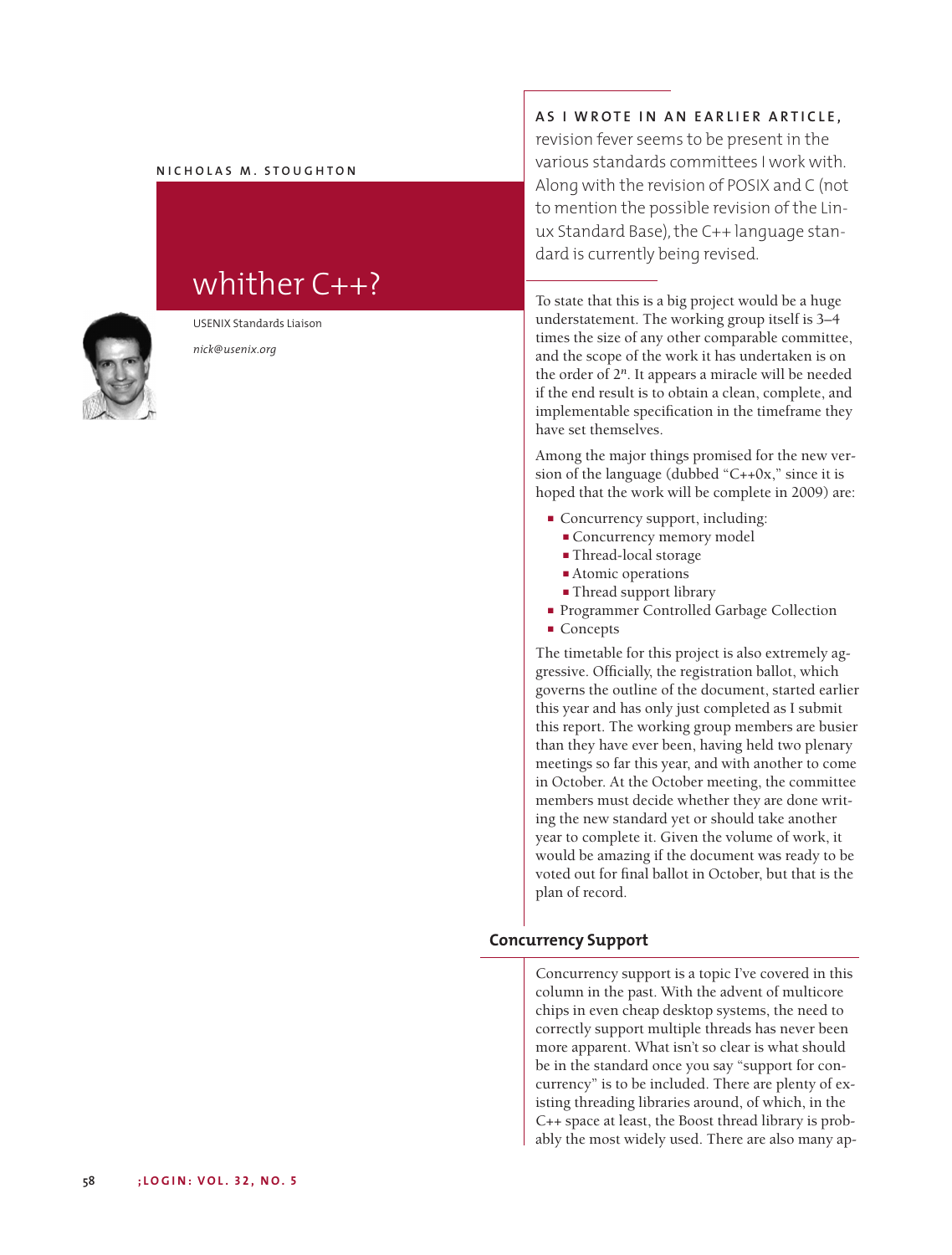plications that use these libraries. What the language standard desperately needs to describe is how the memory model, the low-level atomic data types, and thread local storage work. It is not a major requirement, at least in my mind, to have yet another thread library *per se*. Such a library is proposed to include a new thread-launching API, thread cancellation, mutexes, condition variables, spin-locks, and the rest.

That would mean that all those existing applications would need to be ported to the new standard library. Multithreaded programming is hard enough at the best of times; once you have your program working, you are unlikely to want to rewrite it simply to use the new standardized threads, unless you are forced to (e.g., because you are using a third-party library that does).

One particular area where the current, nonstandard, threading libraries have problems is in handling thread cancellation. If a thread is blocked in an I/O system call (or any blocking system call, for that matter), it is sometimes convenient to signal that thread to tell it to abandon its wait and give up. POSIX has a pthread\_cancel interface to do exactly that. Once the canceled thread acts on the cancellation request, it runs its cleanup handlers and dies. The thread cleanup handlers were designed with C++ exception handling in mind.

In the Rationale part of POSIX, thread cancellation is explained well:

Many existing threads packages have facilities for canceling an operation or canceling a thread. These facilities are used for implementing user requests (such as the CANCEL button in a window-based application), for implementing OR parallelism (for example, telling the other threads to stop working once one thread has found a forced mate in a parallel chess program), or for implementing the ABORT mechanism in Ada.

POSIX programs traditionally have used the signal mechanism combined with either longjmp() or polling to cancel operations. Many POSIX programmers have trouble using these facilities to solve their problems efficiently in a single-threaded process. With the introduction of threads, these solutions become even more difficult to use.

The main issues with implementing a cancellation facility are specifying the operation to be canceled, cleanly releasing any resources allocated to that operation, controlling when the target notices that it has been canceled, and defining the interaction between asynchronous signals and cancellation. . . .

#### *Cancellation Points*

Cancellation points are points inside of certain functions where a thread has to act on any pending cancellation request when cancelability is enabled, if the function would block. As with checking for signals, operations need only check for pending cancellation requests when the operation is about to block indefinitely.

The idea was considered of allowing implementations to define whether blocking calls such as read() should be cancellation points. It was decided that it would adversely affect the design of conforming applications if blocking calls were not cancellation points because threads could be left blocked in an uncancellable state.

[from The Institute of Electrical & Electronics Engineers, Inc., and The Open Group, *Draft Standard for Information Technology—Portable Operating System Interface (POSIX®)*, 2007]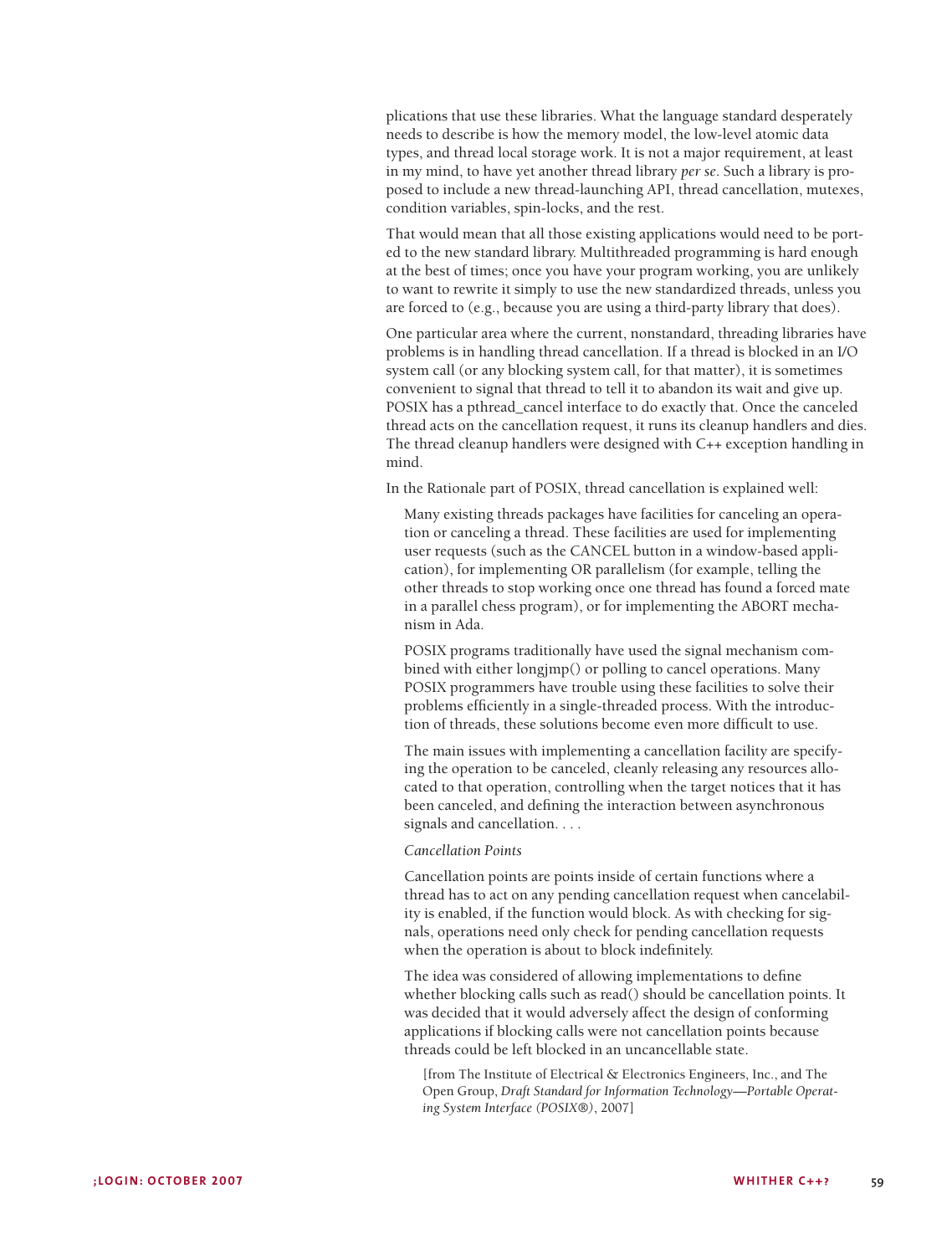The current GCC model is to throw a special sort of exception when a thread is canceled. The exception is similar to typical C++ exceptions, except that it cannot be identified or ignored. The thread unwinds the stack, entering any catch(...) block and destroying objects as needed, until it exits, where it can be joined by another thread that is waiting. The exception is always automatically rethrown as necessary after any catch.

The C++ thread proposal wants to add its own thread-cancellation interface. The proposal at present, however, has nothing to do with thread cancellation as I have just described it (and as everyone is asking for). The proposed mechanism simply requests that the targeted thread throw an exception at the next point it notices the request to do so, and blocking system calls are not mentioned in the list of cancellation points. By calling this thread exception handling mechanism "cancellation," everyone is unhappy. It doesn't interrupt blocked system calls, and it doesn't terminate the thread. Any exception handler can "cancel the cancel" by simply catching and not rethrowing the exception. So it can't be implemented on top of pthread\_cancel, and it does not serve any useful purpose beyond some sort of interthread communication mechanism.

But there is so much confusion caused by the terminology that it is proving very hard to come to consensus. There are those who believe that the C++ committee will be a laughing-stock in the community if it publishes a new revision of the standard and it does not have a thread API. I believe that it will be a laughing stock if it does, especially if the revision is anything like the one currently on the table.

There is also the question of mixed C and C++ applications to deal with in this case. Many applications use C language libraries, and there is no guarantee that C++ exceptions will correctly propagate up the stack through C stack frames. Exception-based thread cancellation may run into undefined behavior (e.g., core dumps) in a mixed-language environment. Most modern C compilers do have a mode to enable exception handling (for instance, gcc -fexceptions), but there is no guarantee that third-party libraries have been built this way.

This issue threatens to become a major stumbling block for the entire standard. It is possible that the standard may end up including a weaker than necessary thread library that is poorly designed, unimplementable on POSIX, and of little use to anyone. In fact, with this library included, the title of this article might be "Wither C++" instead of "Whither C++."

#### **Garbage Collection**

We've all used debugging aids such as Purify or Valgrind to track down memory leaks. In a well-formed C++ program, it is generally easier to avoid some of the more obvious memory leaks because of the way objects are destroyed as they go out of scope, and by use of the exception mechanism.

One thing that C++0x promises to bring to the table is the concept of Smart Pointers. Smart, or Shared, Pointers allow multiple pointers to the same object to exist, reference counting the object referred to via the smart pointer. This prevents the object from being prematurely destroyed, while ensuring that it does get destroyed once the last shared pointer goes out of scope.

However, this in itself doesn't cure all the problems of memory management. One group is trying to add explicit, programmer-controlled garbage collection to the language. There is a partially complete, experimental implementation of this, but little or no real programmer experience in using it.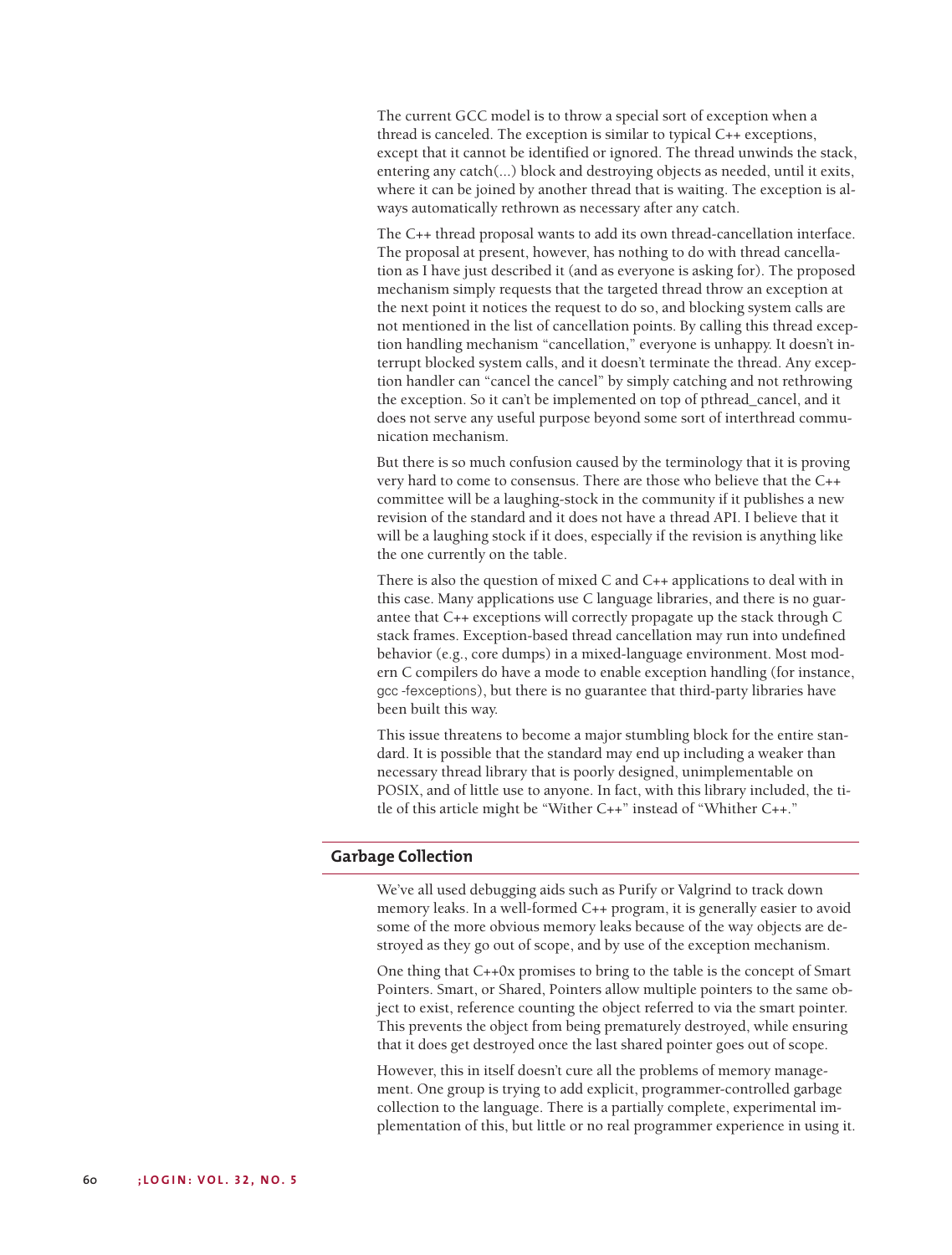It does look as if it might be a good debugging aid, to go with those we already have, but it is certainly unclear to many that this highly intrusive feature is worthwhile.

Every single object has a Garbage Collection (GC) attribute: it is either gc\_required or gc\_forbidden. Most objects shouldn't, in the end, care, in which case they should be gc\_safe, which means that it doesn't matter if GC runs on this object or not.

A well-written program will gain nothing from GC (and in fact has to pay a small penalty for it). The real problems come with third-party libraries, which really should be entirely gc\_safe. However, it isn't possible to have a program that has a mix of gc\_required and gc\_forbidden objects. So if a library chooses one of the required/forbidden attributes, the rest of the program (and any other library that is used) must go along with that.

Given the status of the implementation, and the fact that the "standardeze" has only just been written as I write this, it seems unlikely to me that GC will make it in. There remain a host of unanswered issues: Should we have finalizers as well as destructors? (A finalizer is run by the GC to release any nonmemory resources owned by the object.) Does this feature actually provide benefit? Will it lead to better or worse programs? One anecdote used recently related programming experience with GC leading to programs that "flushed the toilet when they noticed the ice-maker in the freezer was empty"; both are devices connected to the plumbing, but with no other obvious connection. Or, in programming terms, "I'm out of file descriptors; let's try garbage collection." GC is *entirely* about memory resources, and nothing else.

## **Good Stuff**

OK, some of the new features in the language are definitely worth waiting for. The revision promises to give us variadic templates, r-value references, constant expressions, better support for generic programming (the "concept" idea currently implemented in ConceptGCC), better operator overloading, improved POD types (leading to better integration with C library functions), explicit virtual functions, strongly typed enums, and most of the library extensions from TR-1 (except the "Special Math" functions, which will move to a new, stand-alone International Standard of their own). If you want to see the details of any of these, go to http://www.open-std.org/jtc1/ sc22/wg21/ and look at the individual papers.

## **POSIX and C++**

On a somewhat separate note, several members of the Austin Group (responsible for the development and maintenance of POSIX), together with a good number of the C++ committee members, met independently and looked at the subject of providing a C++ language binding to POSIX. Other languages have done this in the past (notably Ada and Fortran), and it has been helpful. Until now, the answer to how to integrate POSIX facilities into a C++ program has been simply to use the C language libraries that POSIX specifies. However, there are numerous issues with this approach, and several places where POSIX meets C++ in ways that could be (and have been) implemented in a C++ library with C++ type semantics. Thread cancellation is an obvious candidate here, but the idea reaches across the entire POSIX range of functions, including such things as networking, file system access, dynamic libraries, and process control. Until this point, the Austin Group and C++ committee members have been operating as a Study Group under